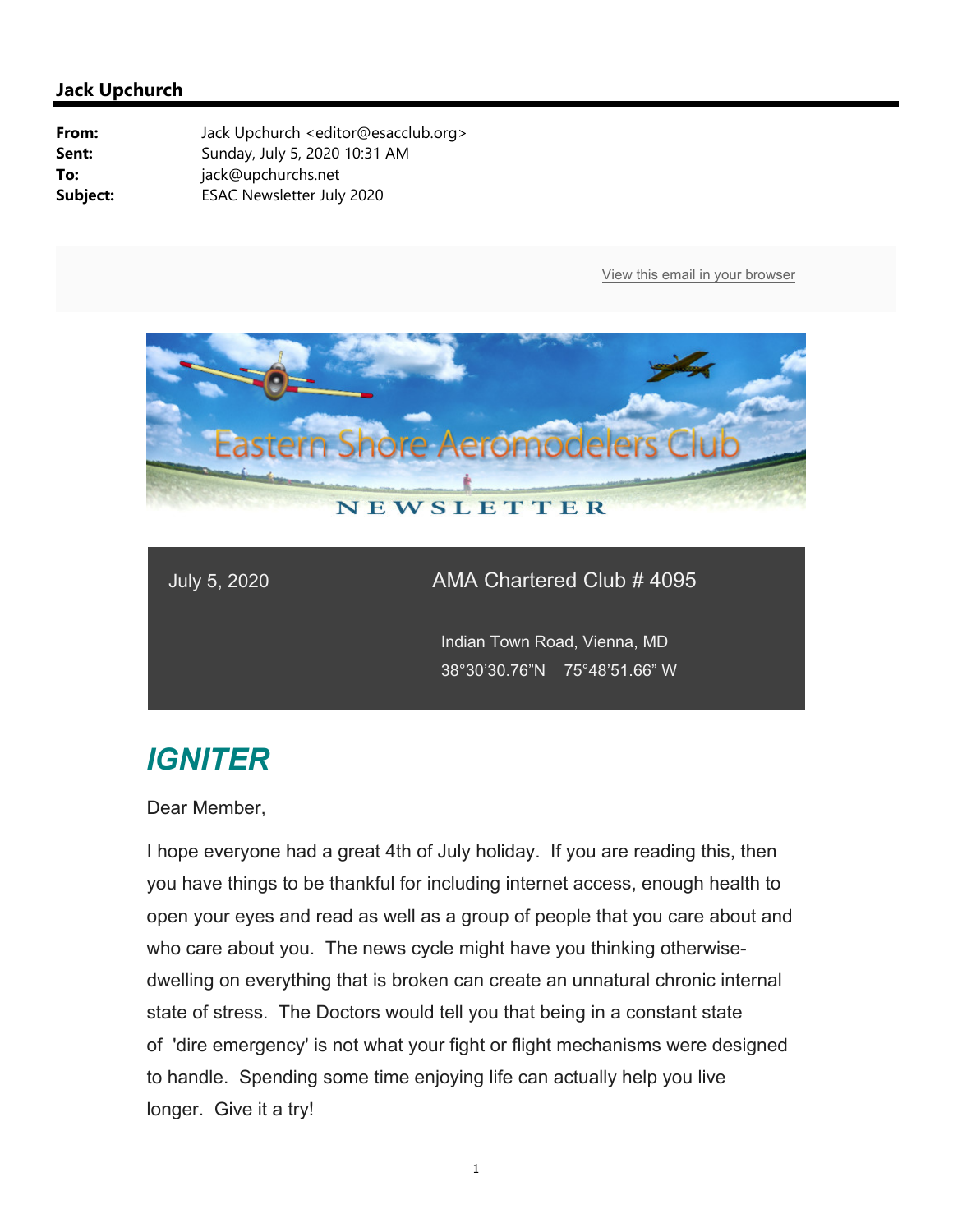The IMAC competition happened on schedule with 11 pilots competing. We had great weather and then several inches of rain, and then good weather before the event was over. Unfortunately, I managed to reformat my camera memory card before getting the pictures out of my camera. If you want to see IMAC planes and pilots, you have another chance when they return in August.



About half the club was in attendance at the last club meeting, so this won't be news to them, but for the rest of the members who couldn't make it, let me briefly report on two important topics- cash and COVID.

The club members and Board approved several initiatives for generating needed funds- a new Life member category, a request for member donations to help fund our activities and replenish our treasury, and a commitment to having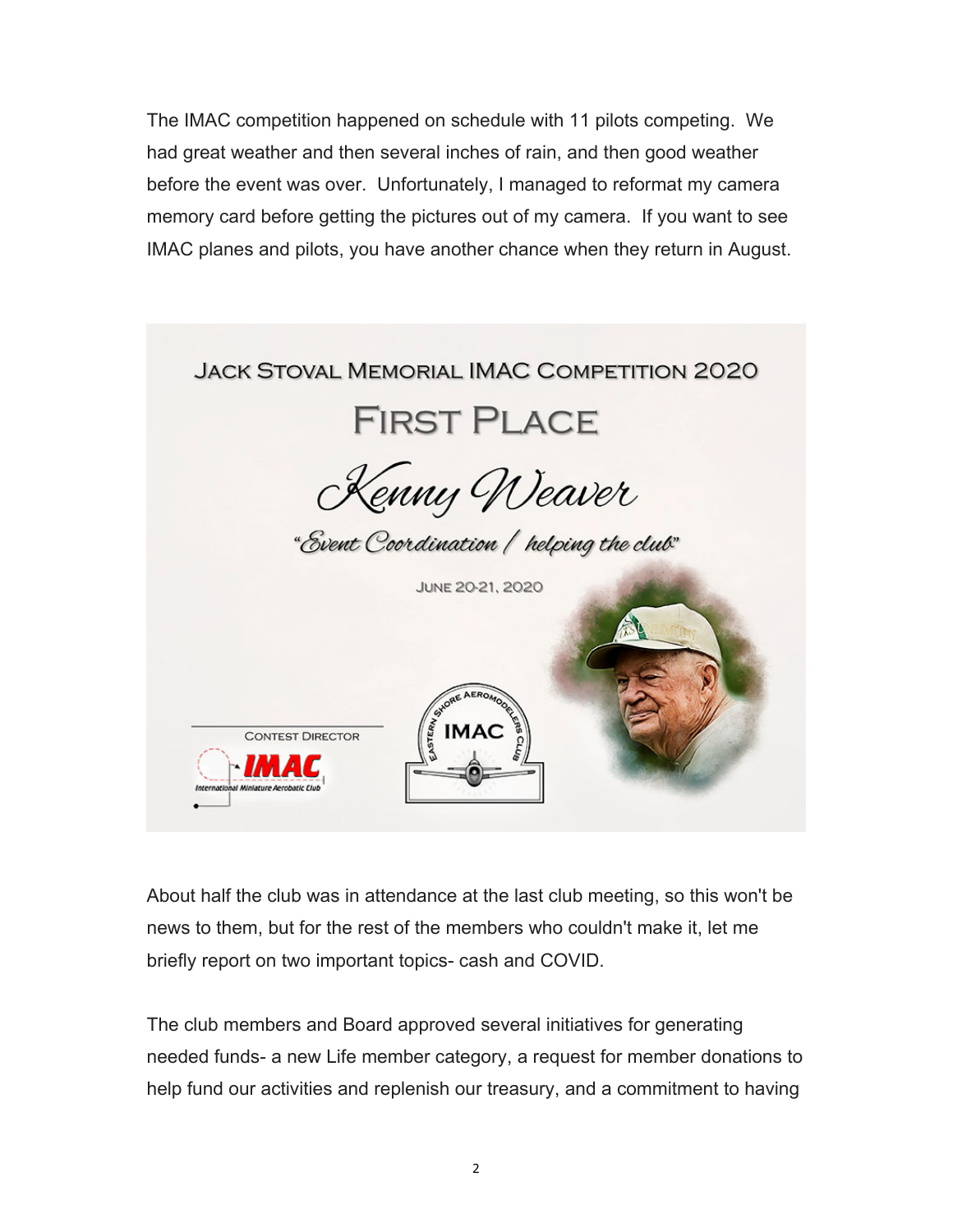events when possible. Those 3 efforts have all generated some funds for the club since our meeting- we did have a successful IMAC event, we have received member donations and we have had our first Life Member sign up-Jerry Raimo. Thank you all and thanks to those who are making plans to support our activities.

The club and Board adopted a policy with some procedures for having gatherings at the field which are in compliance with CDC guidelines and serve to allow us to conduct events while minimizing the risk of spreading the virus. Those policies are available from our website if you want to read the details.

There is a club meeting on Wednesday at the field 7pm. Depending on weather, some of us could be there flying before the meeting and there is a rumor that we might have hot dogs available before the meeting.

See you soon,

Jack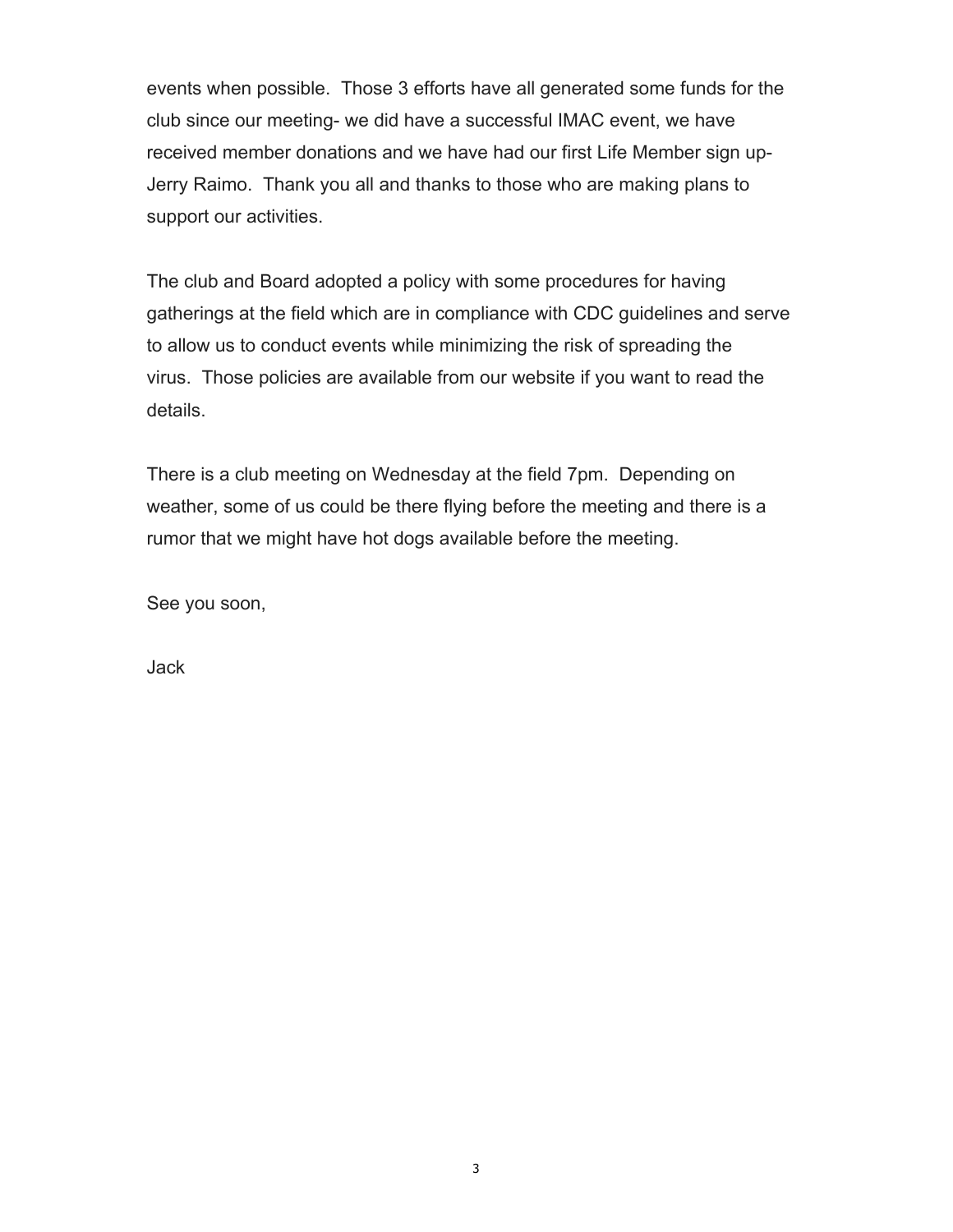

### A Meeting was called to order on . . .

June 10, 2020 at the Field at 7pm with 16 members present. The Treasurer reported \$1,200.96 in checking and \$888.32 in savings with all bills paid.

The delayed publication of the Jim Coll 2019 event article has finally happened and the members were urged to read back that far in the current AMA magazine.

The newly published Governor's Executive Order dated today was reviewed as it relates to our club and having outdoor recreational activities. The Board was expecting to discuss permanent cancellation of this summer's events and what to do to improve the runway before this latest Order from Governor Hogan. In light of the easing of restrictions on outdoor gatherings, and the indications from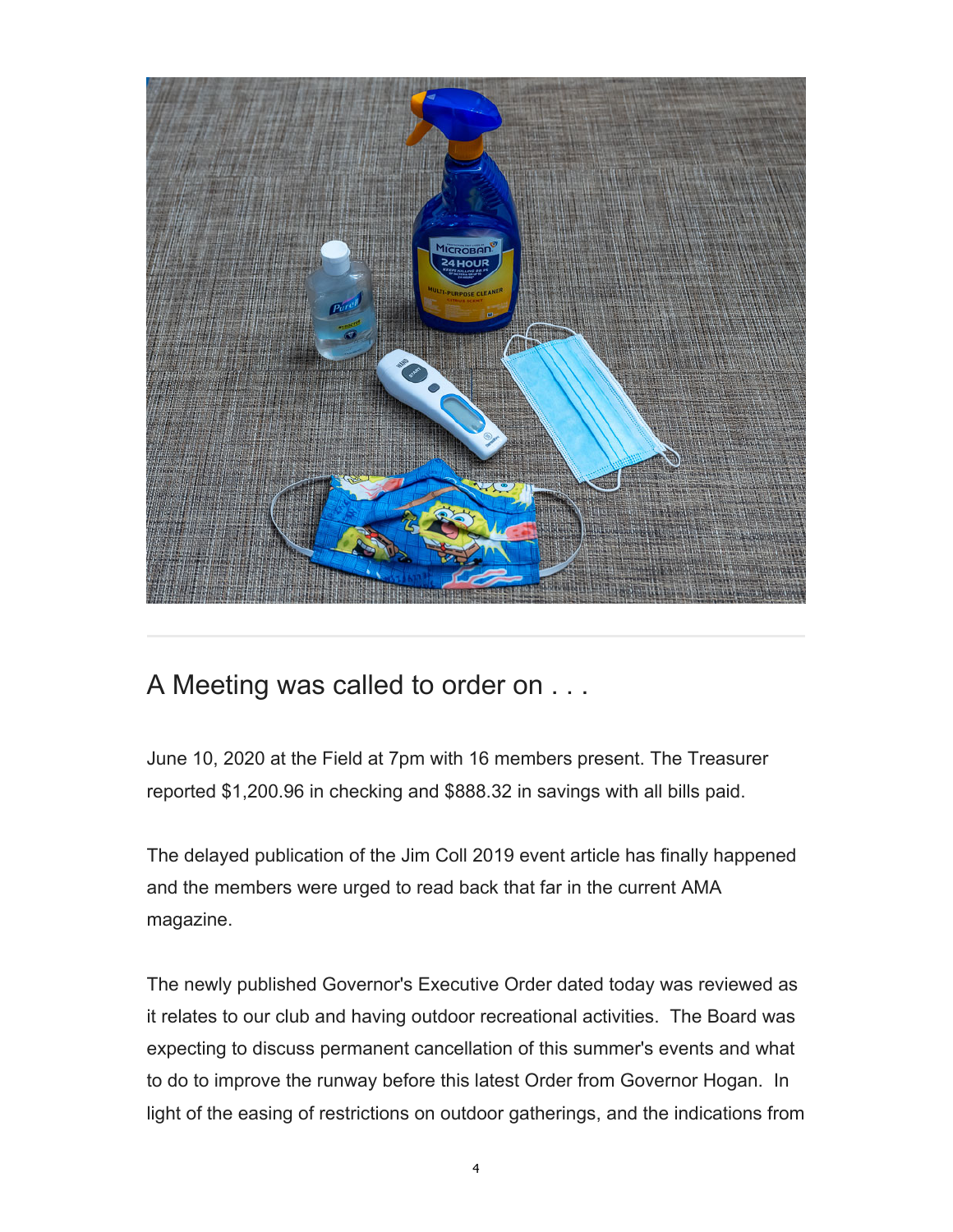the IMAC pilots that they would like to attend our Jack Stoval Memorial IMAC Battle on June 20-21, the group agreed to hold the event with appropriate procedures in place per the Governor's order regarding social distancing, masking and sanitation. The group agreed with Dennis Blades, that the runway was not in condition to hold the Jet Rally - so that event is cancelled for this year.

A discussion about field condition was had with input from the members present. A suggestion was made to form a committee to study options. A couple of members present asked if they could do a soil test and perhaps plant some specific grasses to see what could grow. Given that 50% of the active membership was present at the meeting, the members approved the soil test and study of whether there was a grass type that would grow in non- irrigated sandy soil. We will hold off tilling up the runway until the fall after the events are done. A decision about what exactly to do with the field will be made at that time.

The lack of funds in the treasury was discussed. Several options from submitted by members were discussed and rather than increasing dues or making a member assessment at this time, the group agreed to ask for donations, and adopt a new Life Member category which would be offered for \$1,000 and would entitle the member to lifetime club membership with flying privileges contingent upon valid AMA membership. This club has always managed to get what it needs, and there is no reason to believe we won't do so at this time. We will postpone dues increase discussions until the Fall and see how donations and the summer events do.

There being no further business, the meeting was adjourned at 8:05pm.

5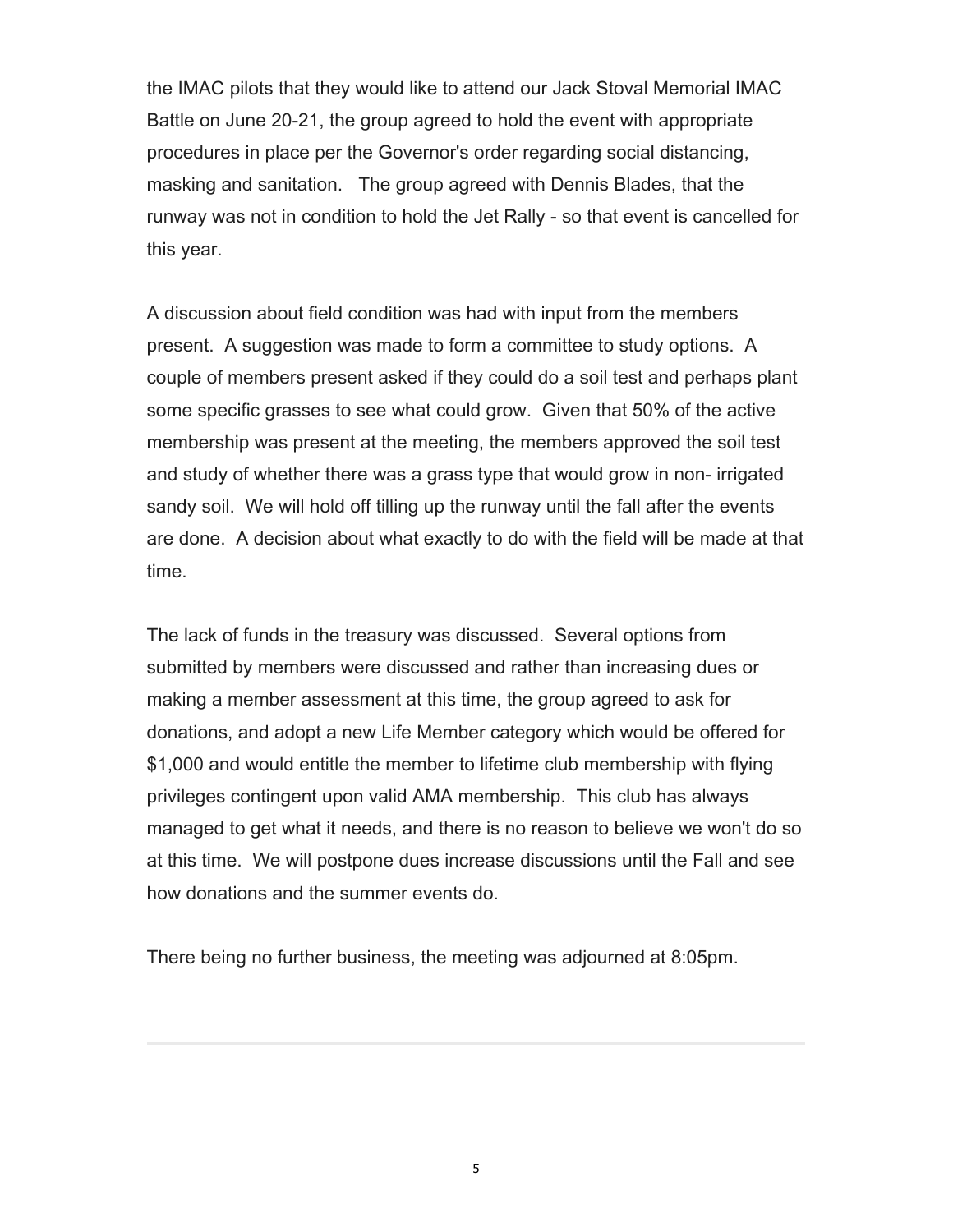## **The Official 2020 Club Calendar- Check the website for more up to the minute schedule changes.**

- April 8 CANCELLED Club meeting
- April 25 -- Field Closed-Handsel Chicone Village Day ??
- May 3 ?? IMAC Judging School demonstration flying 9-12 noon
- May 13 ?? Club meeting at the Train Station 7pm
- June 10 Club meeting at the Field 7pm
- June 20-21 IMAC
- July 8 Club meeting at the Field 7pm
- August 8-9 Jim Coll
- August 12 Club meeting at the Field 7pm
- August 15-16 IMAC
- September 9 Club meeting at the Field 7pm
- October 10 Field Closed Handsell Jamboree
- October 14- Club meeting at the Field 7pm
- October 17 Jet Rally **CANCELLED**
- November 11 Club meeting at the Field 7pm
- December 9 ?? Christmas Party Meeting 7pm — at the Train Station - potluck

### **Happy Birthday to Us . . .**

**Support Our Local Hobby Shops**

Dan Goslee

**Hobby Stop**

22762 Sussex Hwy Seaford, DE 302-629-3944





**Links** 

**AMA Website**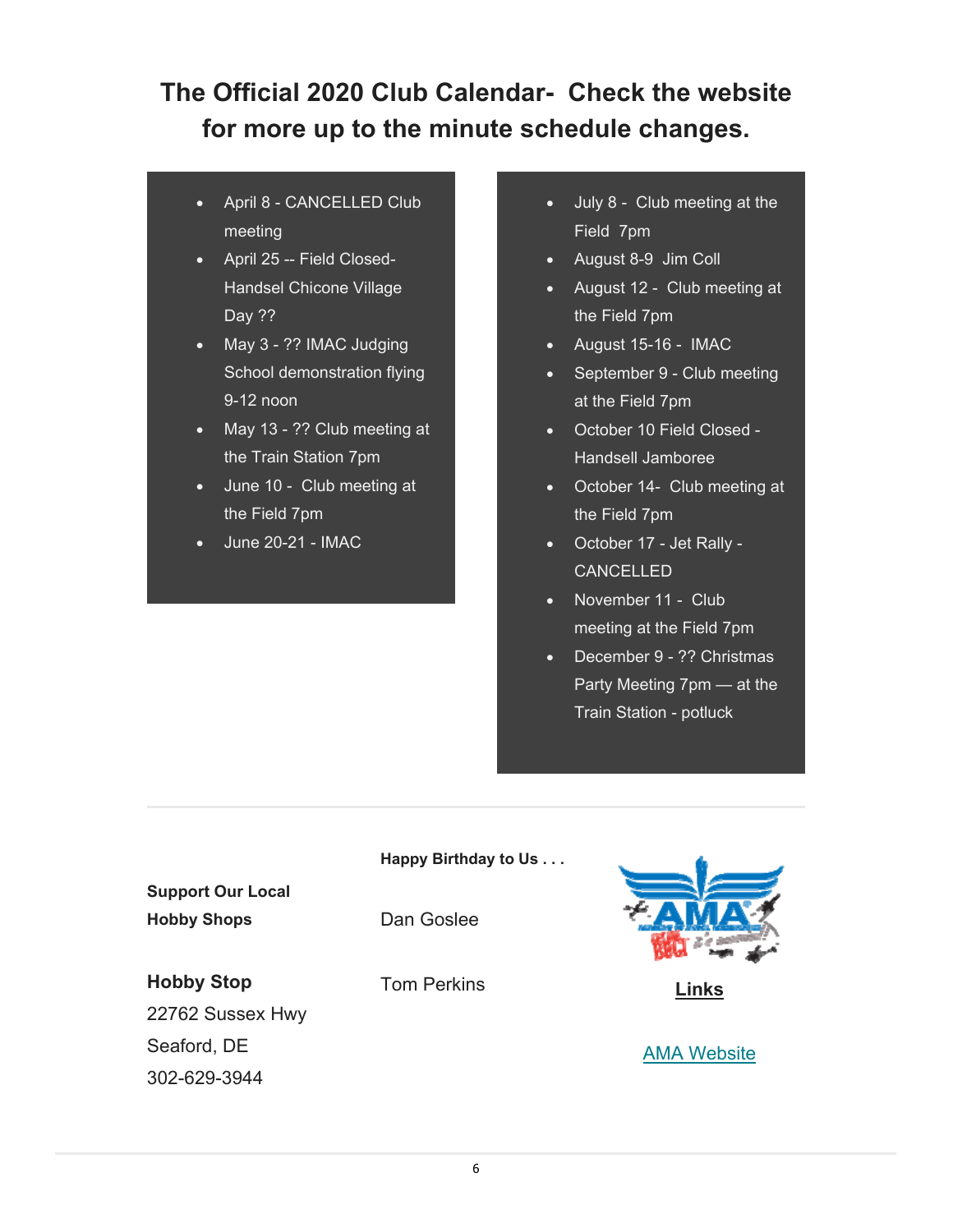## **Hobby Town of Easton** 106 Marlboro Ave Easton, MD 410-822-7800

AMA - District IV

Know Before You Fly

> FAA- Pilot **Registration**

Renewal Membership Form

Jack Upchurch -- President 410-310-2007

Duane Lundahl -- V. President

**George Fox -- Safety Officer** 410-310-9245

#### **CLUB OFFICERS -- CONTACT**

Jack Rosemere -- Treasurer / 410-330-4663

Matt Sebring -- Field Marshall 410-804-0204



*Copyright © 2020 Eastern Shore Aeromodelers Club, All rights reserved.* You receive these newsletters because you belong to Eastern Shore Aeromodelers Club or have subscribed to the club newsletter.

> **Our mailing address is:** Eastern Shore Aeromodelers Club PO Box 328 Wye Mills, MD 21679

Add us to your address book